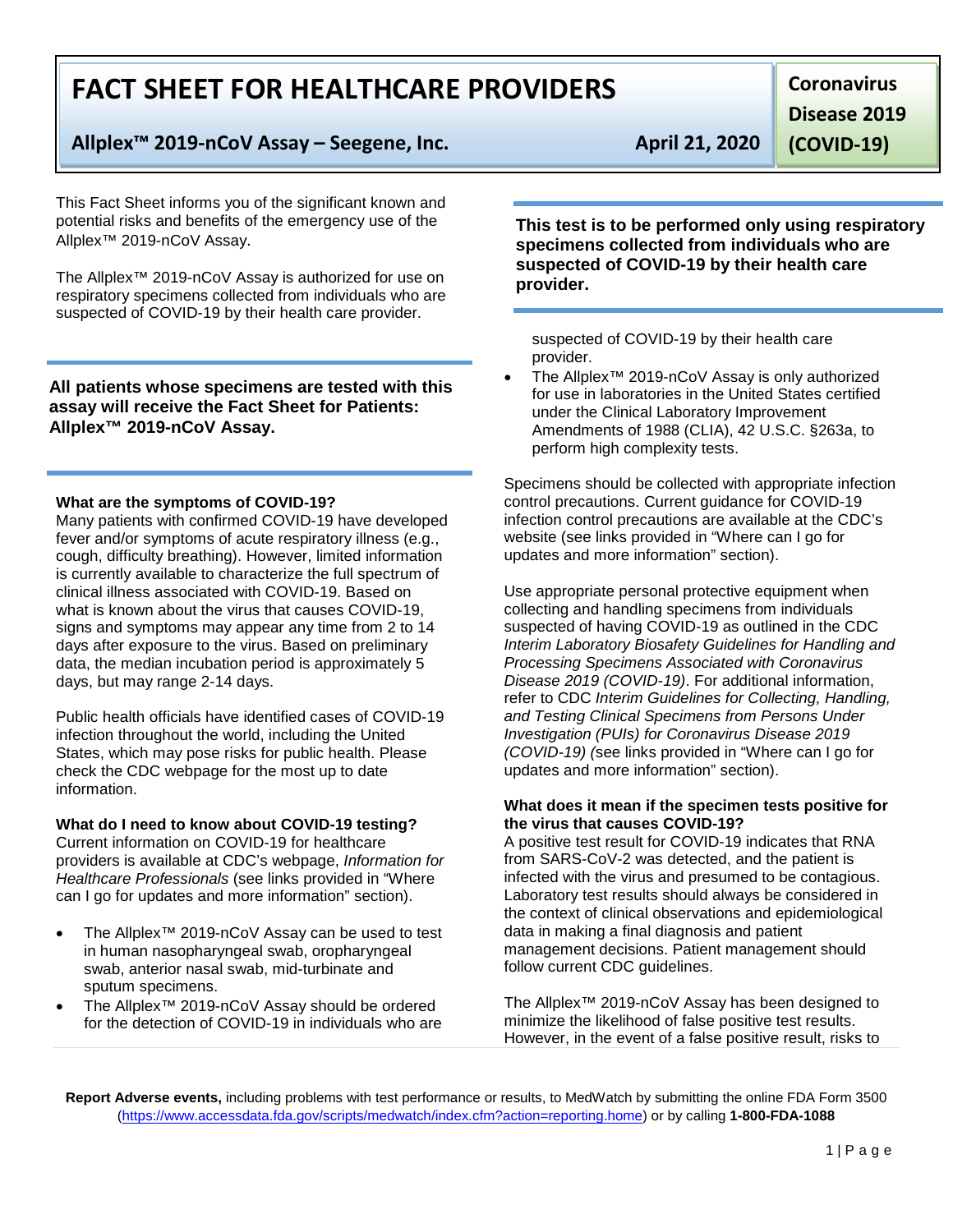# **FACT SHEET FOR HEALTHCARE PROVIDERS**

## **Allplex™ 2019-nCoV Assay – Seegene, Inc. April 21, 2020**

patients could include the following: a recommendation for isolation of the patient, monitoring of household or other close contacts for symptoms, patient isolation that might limit contact with family or friends and may increase contact with other potentially COVID-19 patients, limits in the ability to work, the delayed diagnosis and treatment for the true infection causing the symptoms, unnecessary prescription of a treatment or therapy, or other unintended adverse effects.

All laboratories using this test must follow the standard testing and reporting guidelines according to their appropriate public health authorities.

#### **What does it mean if the specimen tests negative for the virus that causes COVID-19?**

A negative test result for this test means that SARS-CoV-2 RNA was not present in the specimen above the limit of detection. However, a negative result does not rule out COVID-19 and should not be used as the sole basis for treatment or patient management decisions. A negative result does not exclude the possibility of COVID-19.

When diagnostic testing is negative, the possibility of a false negative result should be considered in the context of a patient's recent exposures and the presence of clinical signs and symptoms consistent with COVID-19. The possibility of a false negative result should especially be considered if the patient's recent exposures or clinical presentation indicate that COVID-19 is likely, and diagnostic tests for other causes of illness (e.g., other respiratory illness) are negative. If COVID-19 is still suspected based on exposure history together with other clinical findings, re-testing should be considered by healthcare providers in consultation with public health authorities.

Risks to a patient of a false negative include: delayed or lack of supportive treatment, lack of monitoring of infected individuals and their household or other close contacts for symptoms resulting in increased risk of spread of COVID-19 within the community, or other unintended adverse events.

**Coronavirus Disease 2019** 

**(COVID-19)**

#### **What is an EUA?**

The United States (U.S.) FDA has made this test available under an emergency access mechanism called an Emergency Use Authorization (EUA). The EUA is supported by the Secretary of Health and Human Service's (HHS's) declaration that circumstances exist to justify the emergency use of in vitro diagnostics (IVDs) for the detection and/or diagnosis of the virus that causes COVID-19.

An IVD made available under an EUA has not undergone the same type of review as an FDA-approved or cleared IVD. FDA may issue an EUA when certain criteria are met, which includes that there are no adequate, approved, available alternatives, and based on the totality of scientific evidence available, it is reasonable to believe that this IVD may be effective in the detection of the virus that causes COVID-19.

The EUA for this test is in effect for the duration of the COVID-19 declaration justifying emergency use of IVDs, unless terminated or revoked (after which the test may no longer be used).

**Report Adverse events,** including problems with test performance or results, to MedWatch by submitting the online FDA Form 3500 [\(https://www.accessdata.fda.gov/scripts/medwatch/index.cfm?action=reporting.home\)](https://www.accessdata.fda.gov/scripts/medwatch/index.cfm?action=reporting.home) or by calling **1-800-FDA-1088**